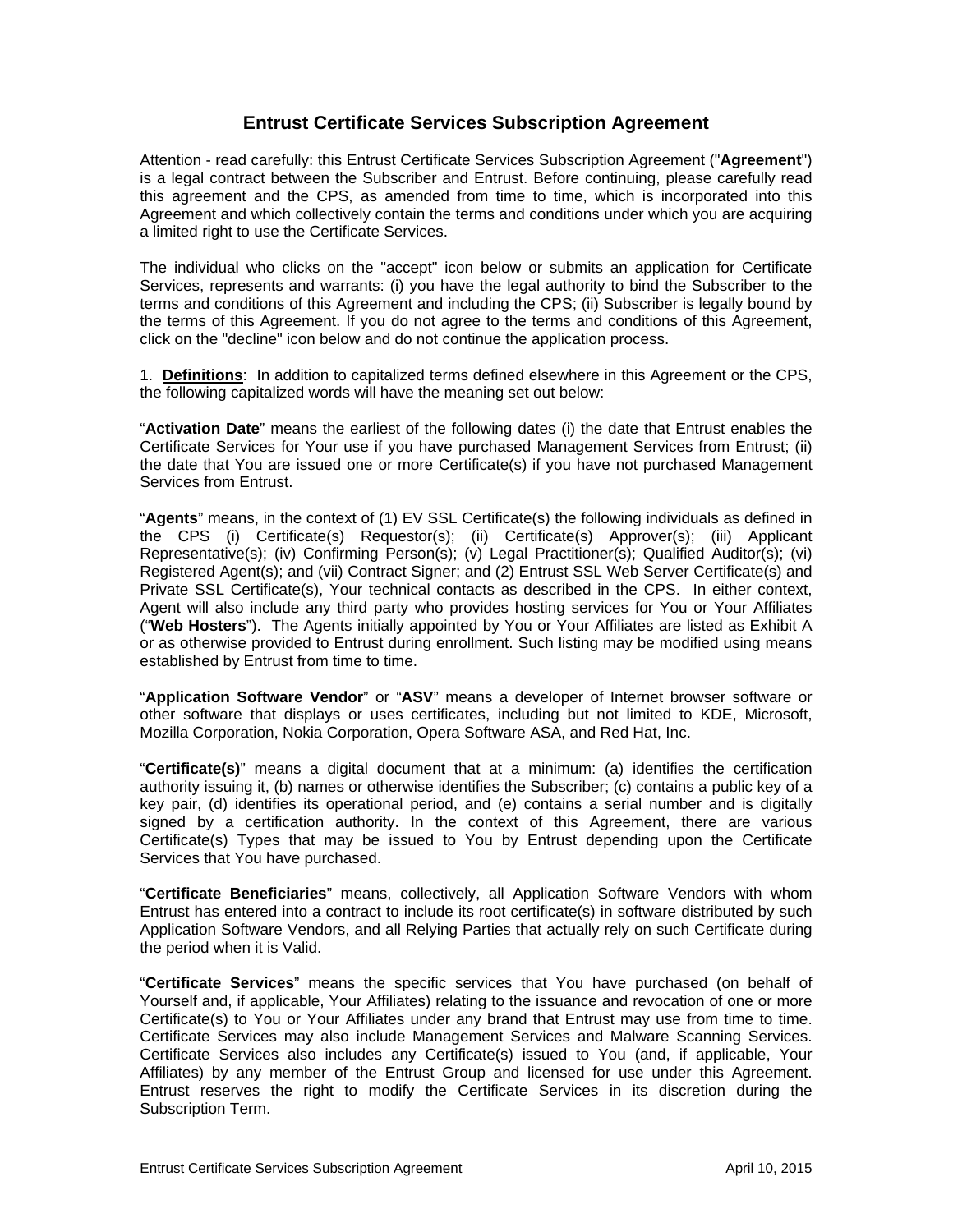"**Certificate(s) Types**" means the type of Certificate(s) that You are issued as part of Certificate Services. These may include extended validation (EV) multi-domain Certificate(s) ("**EV SSL Certificate(s)**"), Entrust SSL web server Certificate(s) ("**Standard Certificate(s)**"), advantage SSL web server Certificate(s) ("**Advantage Certificate(s)**"), unified communication multi-domain Certificate(s) ("**UCC Certificate(s)**"), code signing Certificate(s) ("**Code Signing Certificate(s)**"), secure email personal certificates and secure email enterprise certificates (note that Standard Certificate(s), Advantage Certificate(s), and UCC Certificate(s) are collectively also referred to as "**Entrust SSL Web Server Certificate(s)**", mobile device Certificates ("**Device Certificates**"), private SSL Certificate(s) ("**Private SSL Certificate(s)**") and secure email personal certificates and secure email enterprise certificates are collectively referred to as "**Client Certificate(s)**"). Any Certificates for Adobe CDS will not be distributed under this Agreement, but rather will be made available under the Subscriber Agreement for Entrust Certificates for Adobe Certified Document Services (CDS), although this Agreement does describe the Management Services that may be made available for such Entrust Certificates for Adobe CDS.

"**Client Certificate Agreement**" means the most recent version of the Client Certificate Agreement that can be found on the Internet at http://www.entrust.net/cps.

"**Contract Signer**" means the individual who agrees to this Agreement on behalf of, and under the authority of, the Subscriber.

"**CPS**" means the most recent version of the certification practice statement that is incorporated by reference into this Agreement and the Certificate(s) that You are issued, as may be amended from time to time in accordance with the terms of the CPS. The CPS applicable to a specific Certificate(s) that You are issued in connection with Certificate Services depends on the Certificate(s) Type(s) and can be found on the Internet at http://www.entrust.net/cps or by contacting Entrust. For example, use of EV SSL Certificate(s) is governed by the most recent version of the document titled "Certification Practice Statements - EV SSL Certificate(s)", , and use of Entrust SSL Web Server Certificate(s) is governed by the most recent version of the document titled "Certification Practice Statement".

"**Enterprise**" means You, Your Agents, and Your Affiliates.

"**Entrust**" means Entrust, Inc. if You are a resident of the United States; otherwise, Entrust means Entrust Limited. "Entrust Group" means collectively Entrust Holdings, Inc., its subsidiaries, its licensors (including for the avoidance of any doubt Microsoft), its Resellers, its suppliers, and the directors, officers, employees, agents and independent contractors of any of them.

"**EV Guidelines**" means the most recent version of the CA/Browser Forum Guidelines For Extended Validation Certificates posted on the Internet at http://www.cabforum.org/.

"**Governmental Authority**" means any foreign or domestic national, provincial, state, territorial, or local government authority; quasi-governmental authority; court; government organization; government commission; governmental board, bureau or instrumentality; regulatory, administrative or other agency; or any political or other subdivision, department, or branch of any of the foregoing.

"**Malware Scanning Services**" means optional daily malware scanning services that are made available with a Certificateand hosted by a third party supplier on behalf of Entrust. Each Entrust SSL Web Server Certificate includes the option to perform limited daily malware scanning for up to 250 pages and blacklist monitoring, for one domain. EV SSL Certificates includes the option to perform limited daily malware scanning for up to 500 pages, blacklist monitoring, and such other ancillary scans for one domain that are documented as part of the services. For greater certainty, Private SSL Certificates do not include Malware Scanning Services. Such Malware Scanning Services are subject to You supplying the information necessary to such third party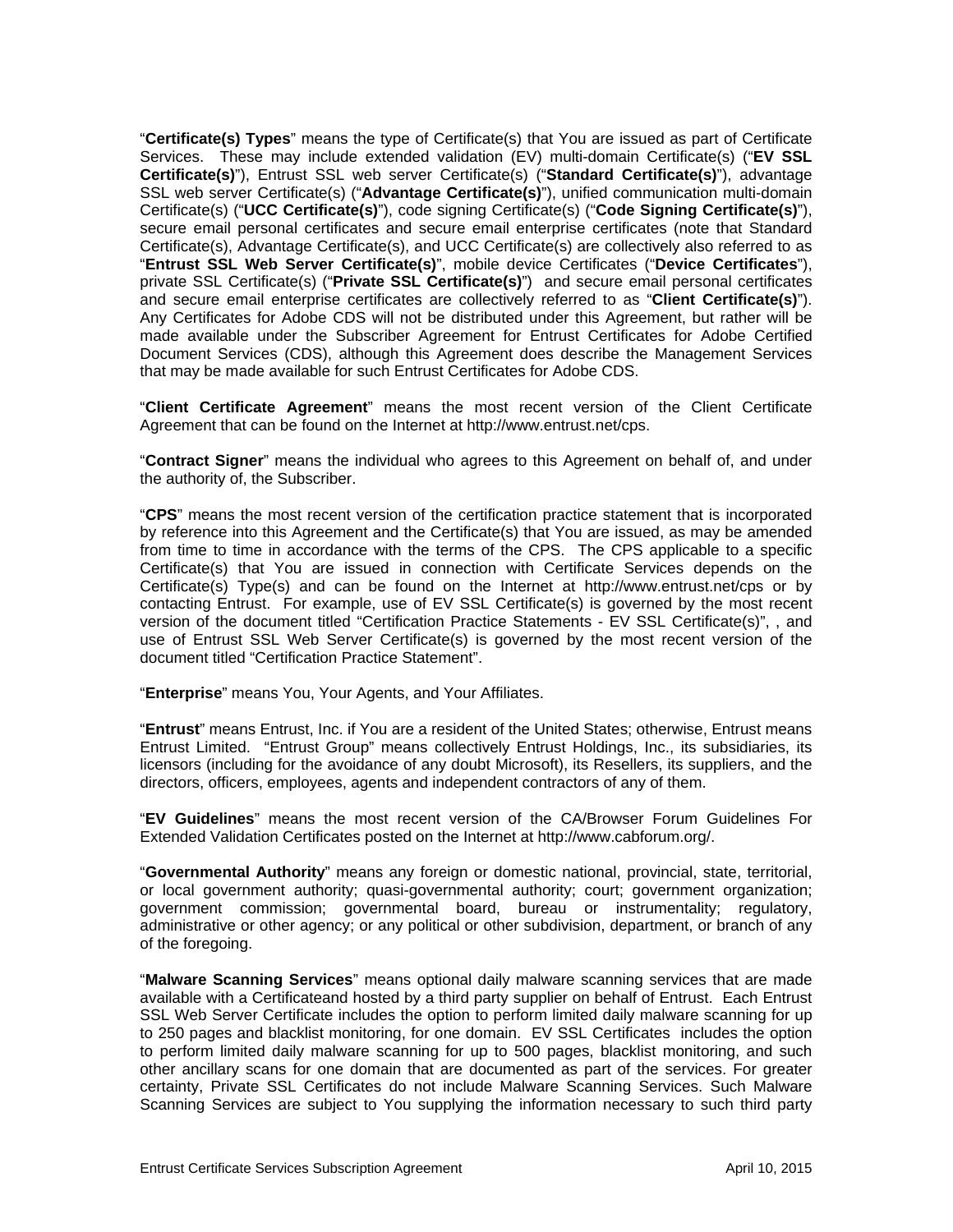supplier to perform such services and will be available until the earlier of: (i) the end of the Subscription Term; (ii) revocation of the applicable Certificate corresponding to the domain being scanned; and (iii) Malware Scanning Service discontinuation by Entrust. Entrust reserves the right to alter the features and functionality of the Malware Scanning Services or discontinue such services throughout the Subscription Term and makes no warranty that any malware, security threats or vulnerabilities will be detected or is detectable by such services.

"**Management Services**" means a self-service administration tool hosted by Entrust that is designed to help You manage Certificate(s) that may be made available to You by Entrust that enables You to manage the issuance, revocation, and expiry of one or more Certificate(s) issued to You as part of Certificate Services. Management Services are available in two (2) deployment and use models as may be described in the documentation: a certificate pooling model ("Pooling") and a non-pooling model ("Non-Pooling").

"**Permitted Group**" means in the case of (i) Entrust SSL Web Server Certificate(s), EV SSL Certificate(s), Private SSL Certificate(s) and Entrust Code Signing Certificates, You and Your Affiliates; and (ii) in the case of Client Certificates, Your employees or third parties conducting Enterprise related business with to whom You have assigned an email address for such business purposes.

"**Person**" means and includes an individual, corporation, business, trust, partnership, limited liability company, association, joint venture, Governmental Authority, public corporation, or any other legal or commercial entity.

"**Reseller**" means a legal entity authorized by Entrust to resell Certificate Services to You.

"**Microsoft**" means Microsoft Corporation, a Washington corporation, with its principal place of business at One Microsoft Way, Redmond, Washington 98052-6399.

"**Relying Party**" means any individual or entity that relies on a Valid Certificate. For avoidance of doubt, an ASV is not a "Relying Party" when software distributed by such ASV merely displays information regarding a Certificate.

"**Subscriber**" means the Person in the Permitted Group who is issued a Certificate under this Agreement.

"**Subscription Fees**" means the fees established by Entrust that You will pay to use the Certificate Services, Management Services and ECS Support Services, as posted from time to time at Entrust's internet web site and/or in the documentation included with the Management Services, or as set out in a quotation issued to You by Entrust, or as set out in a purchase order issued by You to Entrust (or an authorized reseller of Entrust) that has been accepted by Entrust. In spite of the foregoing, if You have purchased the Certificate Services through a Reseller the Subscription Fees will be the fees agreed to between You and such Reseller provided that such Reseller pays to Entrust such portion of such Subscription Fees as required pursuant to the written agreement between Entrust and such Reseller.

"**Subscription Term**" means the length of time that You have subscribed to purchase Certificate Services commencing on the Activation Date. In the case where You have purchased Certificate Services that: (i) are for a single Certificate, the Subscription Term is the validity period of the applicable Certificate(s); (ii) include "Pooling" Management Services, the Subscription Term is the period of time for which You have purchased the right to use such Management Services, irrespective of whether the Certificate(s) that are issued to You as part of Certificate Services have validity periods extending beyond such period of time, or (iii) include "Non-Pooling" Management Services, the Subscription Term is the validity period of the applicable Certificate(s) issued under such Management Services, provided that all such Certificates are issued on or before the one (1) year anniversary of the Activation Date after which time such ability to request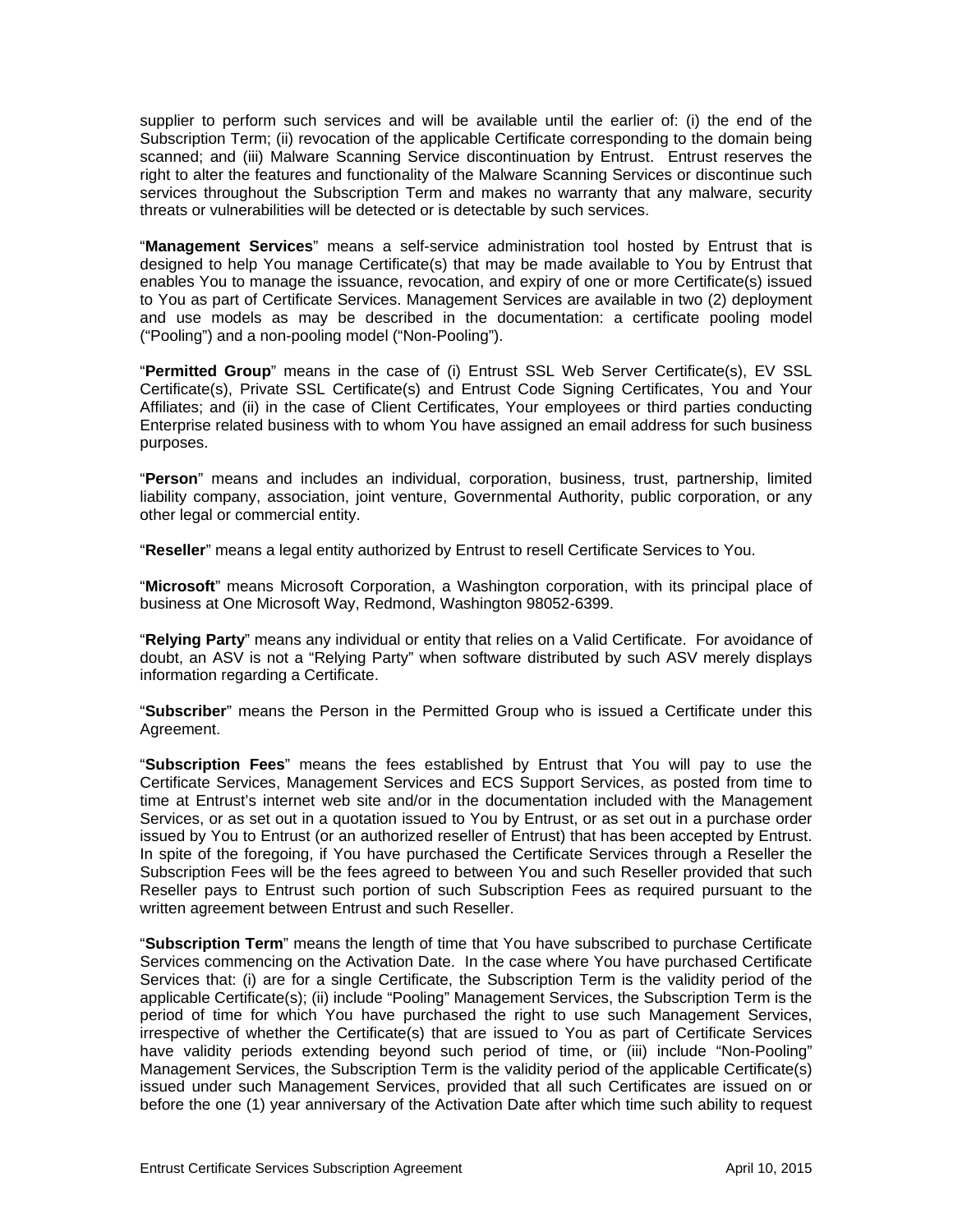issuance shall expire. In the event that You elect to renew your subscription to the Certificate Services upon expiration of the Subscription Term for an additional length of time (a "Renewal Term"), the Subscription Term will be extended to include such Renewal Term upon payment of the Subscription Fees for the Renewal Term. In any case, the Subscription Term may be shortened pursuant to Section 7 of this Agreement.

"**You**" or "**Your**" means the Person who has entered into this Agreement to receive Certificate Services.

"**Your Affiliates**" means Your controlled subsidiaries who You will cause to comply with this Agreement. In this context, a Subscriber controls a subsidiary if it owns fifty percent (50%) or more of the voting rights for the board of directors or other mechanism of control for the corporation or other entity.

"**Valid**" means that a Certificate that has not expired and has not been revoked.

#### 2. **Services and License**

- (a) Issuance of Certificate(s): Upon receipt of Your application for Certificate Services, Entrust or a subcontractor acting on behalf of Entrust will perform limited verification (as described in the CPS) of the information submitted by Enterprise. After completing such verification, Entrust may issue You or Your Affiliates (if applicable) one or more Certificate(s) (depending on the amount of Subscription Fees You have paid) as described in the CPS. If Entrust issues Certificate(s) services to You or Your Affiliates (if applicable), Entrust will make such Certificate(s) available for retrieval.
- (b) Grant of License: Subject to the terms and conditions of this Agreement, Entrust hereby grants to Enterprise a non-exclusive, non-transferable license to use the Certificate Services; provided, however, that Enterprise may only use the Certificate Services (including for the avoidance of any doubt, all Certificate(s)) in compliance with this Agreement and the CPS, for the sole purposes of securing communications pertaining to Enterprise related business. If the Certificate Services include Management Services, Enterprise may only use the Management Services in compliance with this Agreement and the CPS for the purpose of managing Certificate(s) issued by Entrust to You or Your Affiliates. All use of the Management Services must be in accordance with the documentation supplied to You as part of the Management Services. If Entrust makes computer software available to Enterprise for download as part of the Certificate Services, such software will be licensed to Enterprise under the terms of the license agreement embedded in or associated with such software. Enterprise does not acquire any rights, express or implied, in the Certificate Services, other than those rights specified in this Agreement and the CPS. Enterprise will not host, time-share, rent, lease, sell, license, sublicense, assign, distribute or otherwise transfer any component of Certificate Services, except as provided in this Agreement and the CPS. If one or more enabling mechanisms ("**License String**") that provides Enterprise with access to the Certificate Services is supplied to Enterprise, Enterprise may only use such Licensing String for the purpose of using the Certificate Services and Enterprise may not copy or alter a Licensing String. Each permitted copy of all or part of any item of Certificate Services must include all copyright notices, restricted rights legends, proprietary markings and the like exactly as they appear on the copy delivered by Entrust to Enterprise. You may only deploy the number of Certificates that You have purchased from Entrust or its Reseller. The Certificate Services and all modifications, enhancements and derivative works thereof, including all right, title and interest (and all intellectual proprietary rights therein) remain the sole and exclusive property of Entrust and/or its third-party licensors. Enterprise will not copy, modify, adapt or merge copies of the Certificate Services except as provided in this Agreement and the CPS. Enterprise will not translate, reverse engineer, decompile or disassemble the Certificate Services except to the extent that law explicitly prohibits this restriction notwithstanding a contractual restriction to the contrary. Enterprise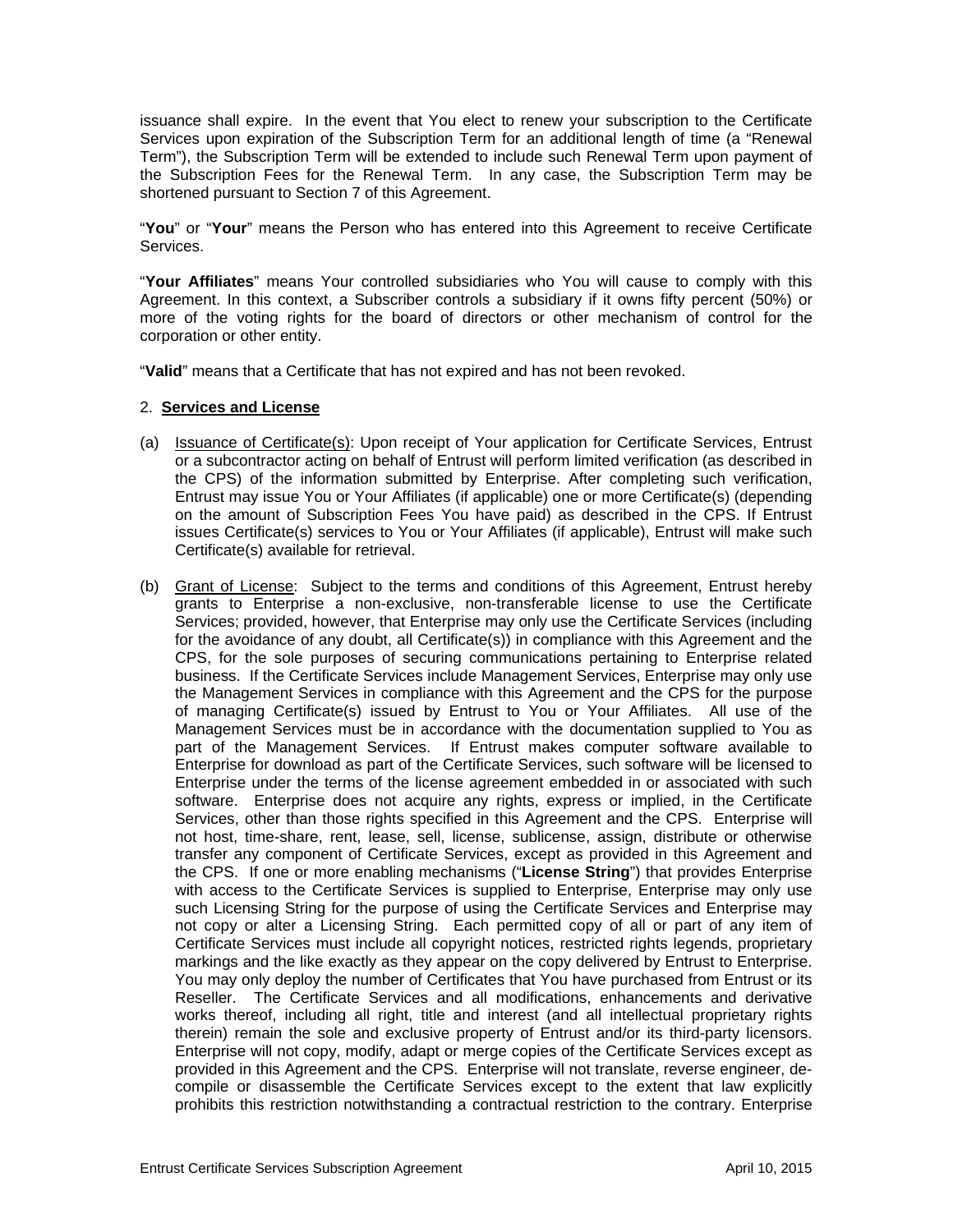will comply with all applicable laws including, without limitation, laws relating to import, export, licensing, and data protection, as they apply to the activities contemplated under this Agreement including without limitation Enterprise's right to export, import or use the Certificate Services or the right to include personal information in Certificates. Enterprise will immediately cease to use the Certificate Services upon (a) expiration of the Subscription Term; (b) upon Enterprise's breach of this Agreement including the CPS.

- (c) Lifecycle Monitoring Service: Entrust will provide You with a lifecycle monitoring service ("**LMS**"). The LMS is designed to reduce the chance of disruption of Your service which may be caused by the expiration of the Your Certificate(s). Entrust will use commercially reasonable efforts to send an email to the technical contact listed in the information provided to Entrust with Your Certificate Services Application (such person referred to as "**Notice Recipient**"). Such email will inform the Notice Recipient that Your Certificate(s) is due to expire shortly. Usually, the email notification will be sent approximately thirty (30) and fifteen (15) days prior to the date on which Your Certificate(s) is due to expire. In the event that the Notice Recipient changes, You can still receive a LMS email notice if You provide Entrust with updated contact information for the Notice Recipient at least sixty (60) days prior to the date that Your Certificate(s) is due to expire. You will not be eligible for the LMS if Your Notice Recipient changes and Entrust is not informed of such change within the time period set forth above.
- (d) ECS Support Services: If You have purchased Management Services You are entitled to receive the ECS Support Services set below. "**ECS Support Services**" means the maintenance, support and verification services relating to the: (i) issuance and revocation of one or more Certificate(s) to You or Your Affiliates, (ii) Certificate Services, and (iii) Management Services, that are provided by Entrust according to the service plan selected and paid (if applicable) for by You. ECS Support Services are available in the following service plans: (i) the Silver Support Plan ("**Silver Support**"), and (ii) the Platinum Support Plan ("**Platinum Support**"). ECS Support Services are provided by Entrust for the duration of the Subscription Term pursuant to the terms and conditions of the ECS Support Services Agreement available on the Internet at www.entrust.net/cps. Entrust reserves the right to modify the ECS Support Services in its discretion during the Subscription Term.

If You have subscribed to Management Services, Silver Support services will be provided to You at no additional charge as part of the Management Services that You have subscribed to.

If You have subscribed to Management Services, You may elect to upgrade the ECS Support Services to the Platinum Support Plan, subject to Your payment of the applicable Subscription Fee. The Subscription Fee for the Platinum Support Plan must be paid for all Certificates in the Management Services account, or added thereafter during the Subscription Term.

# 3. **Fees**

You will pay all applicable Subscription Fees for any Certificate Services issued to You, plus any additional taxes. Such payment will be made within thirty (30) days of the receipt of an invoice from Entrust for any such Certificate Services; provided, however that if You have purchased the Certificate Services through a Reseller then the payment terms will be those terms established between You and such Reseller. In the event that You do not pay the applicable fees for any Certificate Services extended to You (or where You have purchased the Certificate Services through a Reseller and such Reseller does not pay Entrust the applicable fees for any Certificate Services in accordance with Entrust's agreement with such Reseller), Enterprise will not be entitled to use such Certificate Services (including for the avoidance of any doubt, any Certificate(s)) and Entrust may refuse to process any subsequent applications submitted by You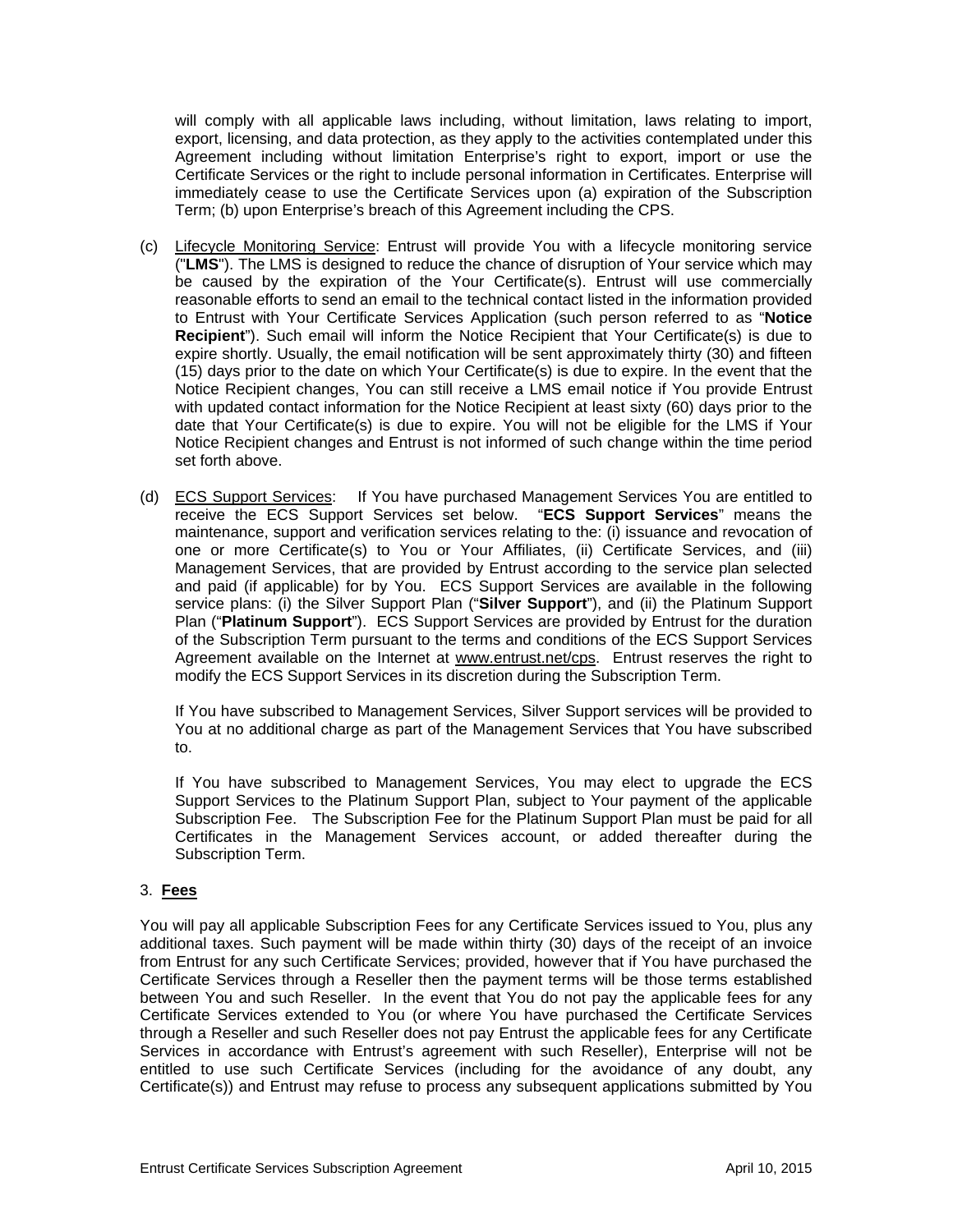for additional Certificate Services and revoke all Certificate(s). All amounts due under this Agreement to Entrust must be paid to the invoicing member of the Entrust Group.

#### 4. **Representations, Warranties And Additional Obligations**

You represent and warrant to Entrust and all Certificate Beneficiaries that You have the authority to bind Your Affiliates to this Agreement and the CPS as a Subscriber (if Your Affiliates are issued any Certificate(s) or otherwise receive any Certificate Services in connection with the Management Services purchased hereunder, if applicable). You further represent and warrant to Entrust and all Certificate Beneficiaries that:

- (i) In the case of Code Signing Certificates, You will not use the Certificate to digitally sign hostile code, including spyware or other malicious software (malware) downloaded without user consent;
- (ii) all information provided, and all representations made, by Subscriber in relation to any Certificate Services are and will be complete and accurate (and Subscriber will promptly update such information and representations from time to time as necessary to maintain such completeness and accuracy);
- (iii) the Private Key corresponding to the Public Key submitted to Entrust in connection with Certificate Services Application was created using sound cryptographic techniques and all measures necessary have been taken to maintain sole control of, keep confidential, and properly protect the Private Key (and any associated access information or device – e.g., password or token) at all times;
- (iv) any information provided to Entrust or to any independent third-party Registration Authorities in connection with Certificate Services Application does not infringe, misappropriate, dilute, unfairly compete with, or otherwise violate the intellectual property, or other rights of any person, entity, or organization in any jurisdiction;
- (v) the Certificate(s) will not be installed or used until it has reviewed and verified the accuracy of the data in each Certificate(s);
- (vi) in the case of Entrust SSL Certificates, EV SSL Certificates and Private SSL Certificates, the Certificate(s) will be installed only on the server accessible at the domain name listed on the Certificate(s);
- (vii) Certificates will only be used in compliance with all applicable laws, solely for authorized company business, and solely in accordance with the Agreement and the CPS;
- (viii) Entrust will be immediately notified if any information included in the Certificate Services Application changes or if any change in any circumstances would make the information in the Certificate misleading or inaccurate;
- (ix) all use of the Certificate and its associated private key will cease immediately, and the Subscriber will promptly notify Entrust and request the revocation of the Certificate Services, if (1) any information included in the Subscriber's Certificate changes, is or becomes incorrect or inaccurate, or if any change in any circumstances would make the information in the Certificate incorrect, misleading or inaccurate; or (2) there is any actual or suspected misuse or compromise of the Private Key associated with the Public Key in the Certificate;
- (x) all use of the (1) Certificate and (2) Private Key associated with the Public Key in such Certificate Services will cease upon expiration or revocation of such Certificate, and such Certificate will be removed from the devices and/or software in which it has been installed;
- (xi) the Certificate Services will not be used for any hazardous or unlawful (including tortious) activities;
- (xii) Your Agents are duly authorized and qualified to perform this Agreement on Your behalf, and such Agents will meet the requirements of this Agreement, the applicable CPS and, in the case of EV SSL Certificate(s), the EV Guidelines;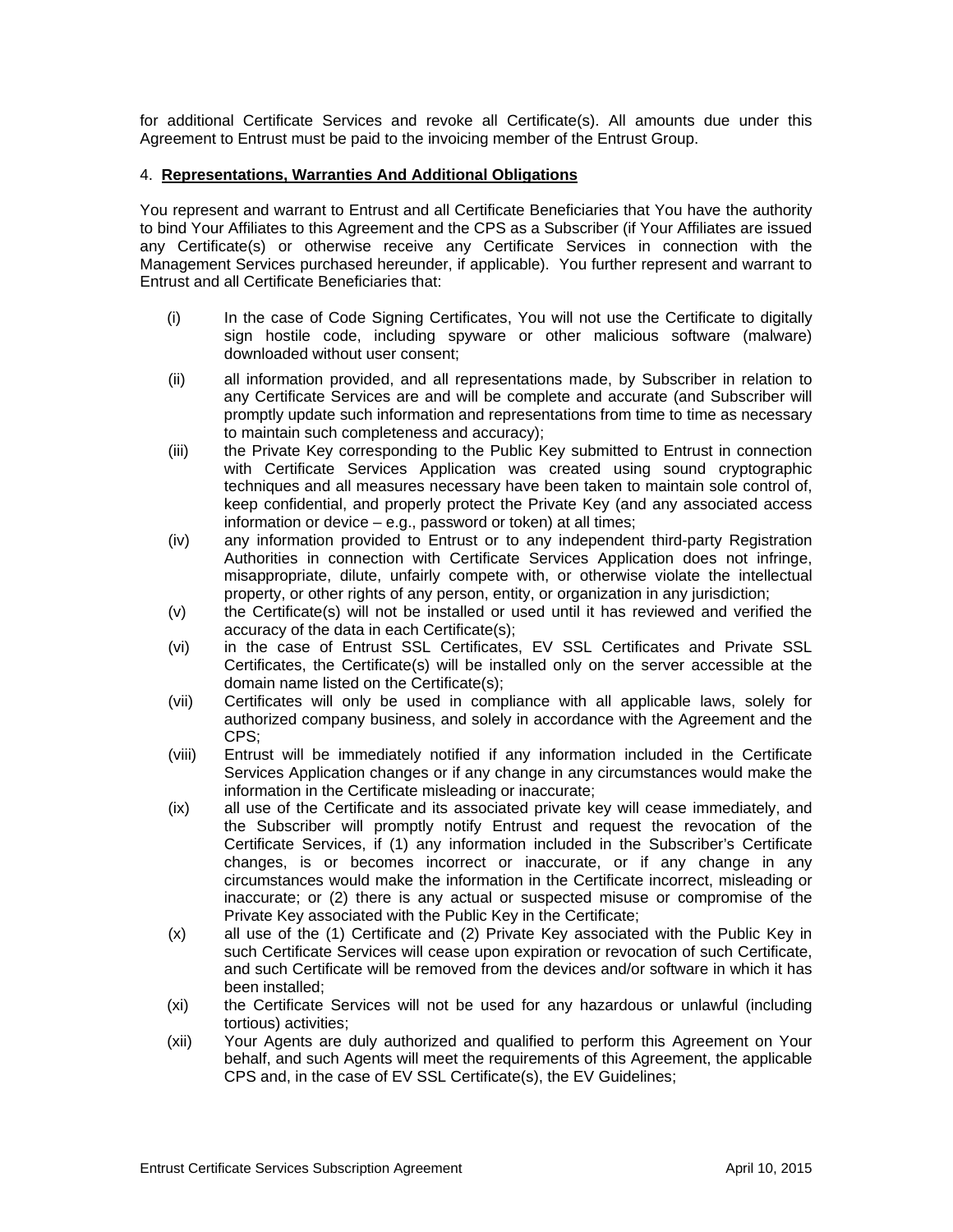- (xiii) the subject named in the Certificate(s) corresponds to the Subscriber, and that the Subscriber has authorized the inclusion of such information in the Certificate; and
- (xiv) You have the exclusive right to use the domain name or email address listed in Certificate.

You expressly agree that You will:

- a) cause Your Affiliates who receive any Certificate Services hereunder, and Your Agents, to comply with the requirements of this Agreement, the applicable CPS and, in the case of EV SSL Certificate(s), the EV Guidelines;
- b) understand and, if necessary, receive proper education in the use of Public-Key cryptography and Certificate(s) including Certificate Services;
- c) provide, in any communications with Entrust or an independent third-party Registration Authority, correct information with no errors, misrepresentations, or omissions;
- d) generate a new, secure, and cryptographically sound Key Pair to be used in association with the Certificate or Subscriber's Certificate Services Application;
- e) read and agree to all terms and conditions of the CPS;
- f) refrain from modifying the contents of Certificates;
- g) use Certificates exclusively for legal and authorized purposes in accordance with the terms and conditions of the CPS and applicable laws;
- h) only use Certificates on behalf of the organization listed as the Subject in such Certificates;
- i) keep confidential and properly protect the Private Keys;<br>i) notify Entrust as soon as reasonably practicable of
- notify Entrust as soon as reasonably practicable of any change to any information included in the Subscriber's Certificate Services Application or any change in any circumstances that would make the information in the Subscriber's Certificate Services Application misleading or inaccurate;
- k) notify Entrust as soon as reasonably practicable of any change to any information included in the Certificate or any change in any circumstances that would make the information in the Certificate misleading or inaccurate;
- l) immediately cease to use Certificates if any information included in the Certificate or if any change in any circumstances would make the information in the Certificate misleading or inaccurate;
- m) notify Entrust immediately of any suspected or actual Compromise of the Private Keys and request the revocation of such Certificate;
- n) immediately cease to use the Certificate upon (a) expiration or revocation of such Certificate, or (b) any suspected or actual Compromise of the Private Key corresponding to the Public Key in such Certificate, and remove such Certificate from the devices and/or software in which it has been installed;
- o) only install the Certificate on one (1) World Wide Web server and only use such Certificate in connection with such server unless, otherwise expressly permitted by Entrust in writing;
- p) refrain from using the Private Key corresponding to the Public Key in the Certificate to sign other Certificate(s); and
- q) use appropriate judgment about whether it is appropriate, given the level of security and trust provided by Certificate, to use Certificate in any given circumstance.

Certificate Services and related information may be subject to export, import, and/or use restrictions. You will comply with all laws and regulations applicable to Your right to export, import, and/or use Certificate Services or related information, including, without limitation, all laws and regulations in respect to nuclear, chemical or biological weapons proliferation. You will be responsible for procuring all required licenses and permissions for any export, import, and/or use of Certificate Services or related information. Certain cryptographic techniques, software, hardware, and firmware ("Technology") that may be used in processing or in conjunction with Certificate Services may be subject to export, import, and/or use restrictions. You will comply with all laws and regulations applicable to a Subscriber's right to export, import, and/or use such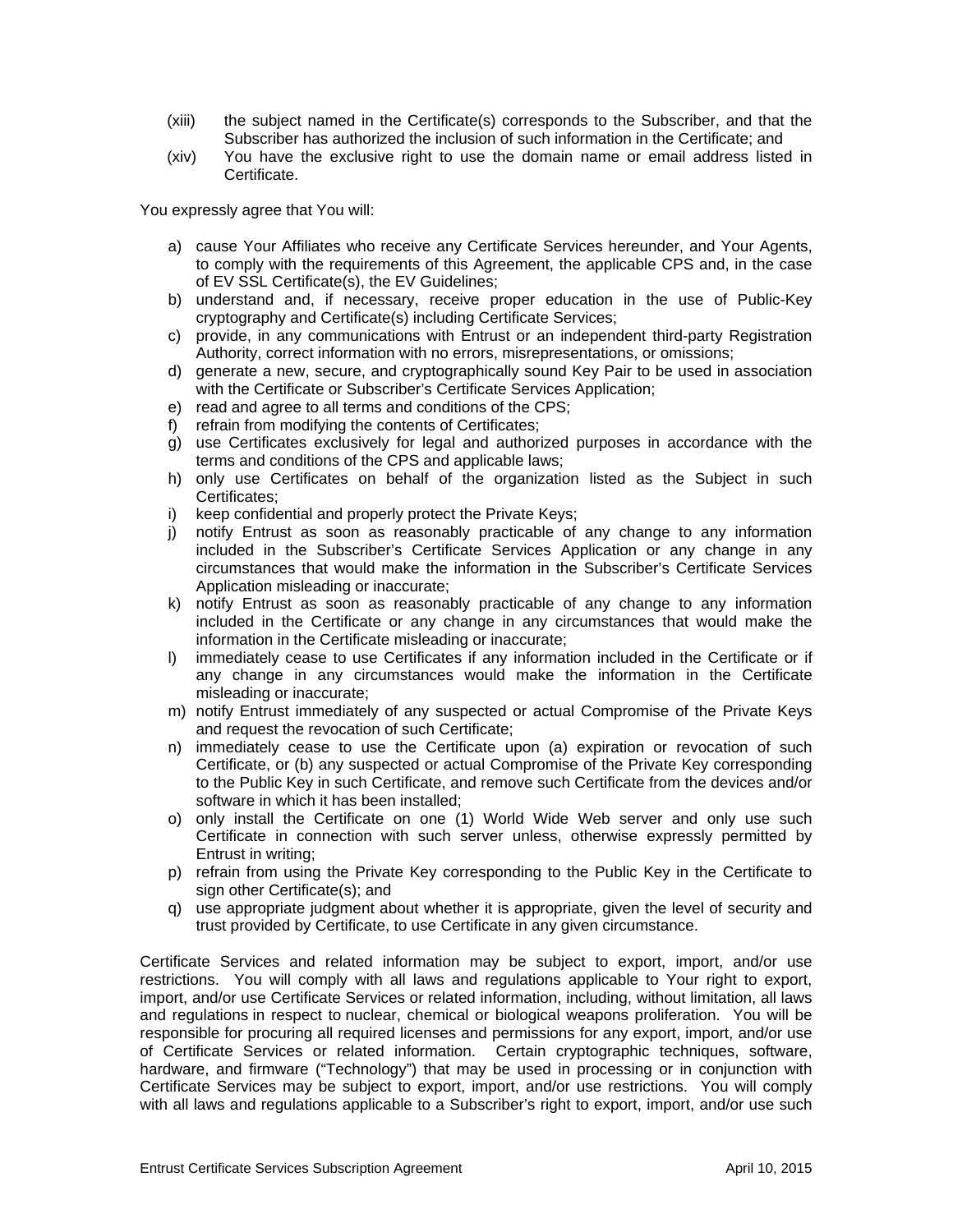Technology or related information. You will be responsible for procuring all required licenses and permissions for any export, import, and/or use of such Technology or related information. For the avoidance of any doubt, (1) Entrust will not be under any obligation to issue any Certificate containing pre-qualified information if such pre-qualified information is subsequently found to have changed or to be in any way inaccurate, incorrect, or misleading; (2) by submitting a request for Certificate, You are representing and warranting that the pre-qualified information has not changed and is in no way inaccurate, incorrect, or misleading; (3) Entrust shall be entitled to revoke a Certificate issued to You if (i) the pre-qualified information submitted by You is subsequently found to have changed or to be inaccurate, incorrect, or misleading, (ii) if revocation is requested by You, (iii) upon expiry or termination of this Agreement, or (iv) for any other reason identified for revocation in the CPS; (5) You must notify Entrust immediately of any change to any information included in any Certificate issued to You or any Certificate management service application submitted by You or any change circumstances that would make the information in any such Certificate or Certificate Management Service application inaccurate, incorrect, or misleading, and (6) You must notify Entrust immediately of any changes to pre-qualified information, or any changes in any circumstances that would make any pre-qualified information inaccurate, incorrect, or misleading.

You acknowledge that the Certificate Services (and any information incorporated therein or provided thereto) contain the confidential information of Entrust. You will not translate, reverse engineer, de-compile, disassemble, or develop competitive Certificate Services using any such information derived from Entrust's confidential information. You will retain Entrust's confidential information in confidence and will use, disclose, and copy it solely for the purpose of, and in accordance with the Agreement. You will only disclose Entrust's confidential information to Your employees and Enterprise employees with a need to know. You will use the same degree of care as You use to protect Your own confidential information of a similar nature, but no less than reasonable care, to prevent the unauthorized use or disclosure of Entrust's confidential information.

You will not be bound by any obligations restricting disclosure and use set forth in this Agreement with respect to Entrust's confidential information, or any part thereof, which: (i) was known to You prior to disclosure, without any obligation of confidentiality; (ii) was lawfully in the public domain prior to its disclosure, or becomes publicly available other than through a breach of this Agreement; (iii) was disclosed to You by a third party, provided that such third party is not in breach of any confidentiality obligation in respect of such information; or (iv) is independently developed by You.

If You are compelled pursuant to legal, judicial, or administrative proceedings, or otherwise required by law, to disclose the confidential information of Entrust, You will use reasonable efforts to seek confidential treatment for such confidential information, and provide prior notice to Entrust to allow Entrust to seek protective or other court orders.

Client Certificates and Mobile Device Certificates may be issued and distributed to third parties within the Permitted Group, provided that such issuance and distribution is done pursuant to the Client Certificate Agreement and provided that (i) You have independently verified the information included in each Client Certificate as being accurate; (ii) the individual to whom such Client Certificate is issued has consented to the inclusion of all data that is incorporated into such Client Certificates; (iii) You have paid the applicable license fee for the Client Certificate; and (iv) such Client Certificate is used for Enterprise related business only.

#### 5. **DISCLAIMER OF WARRANTY**

**EXCEPT FOR THE EXPLICIT REPRESENTATIONS, WARRANTIES, AND CONDITIONS PROVIDED IN THIS AGREEMENT AND THE CPS, CERTIFICATE SERVICES AND ANY SERVICES PROVIDED IN RESPECT TO CERTIFICATE(s) ARE PROVIDED "AS IS", AND NEITHER ENTRUST GROUP NOR ANY INDEPENDENT THIRD-PARTY REGISTRATION**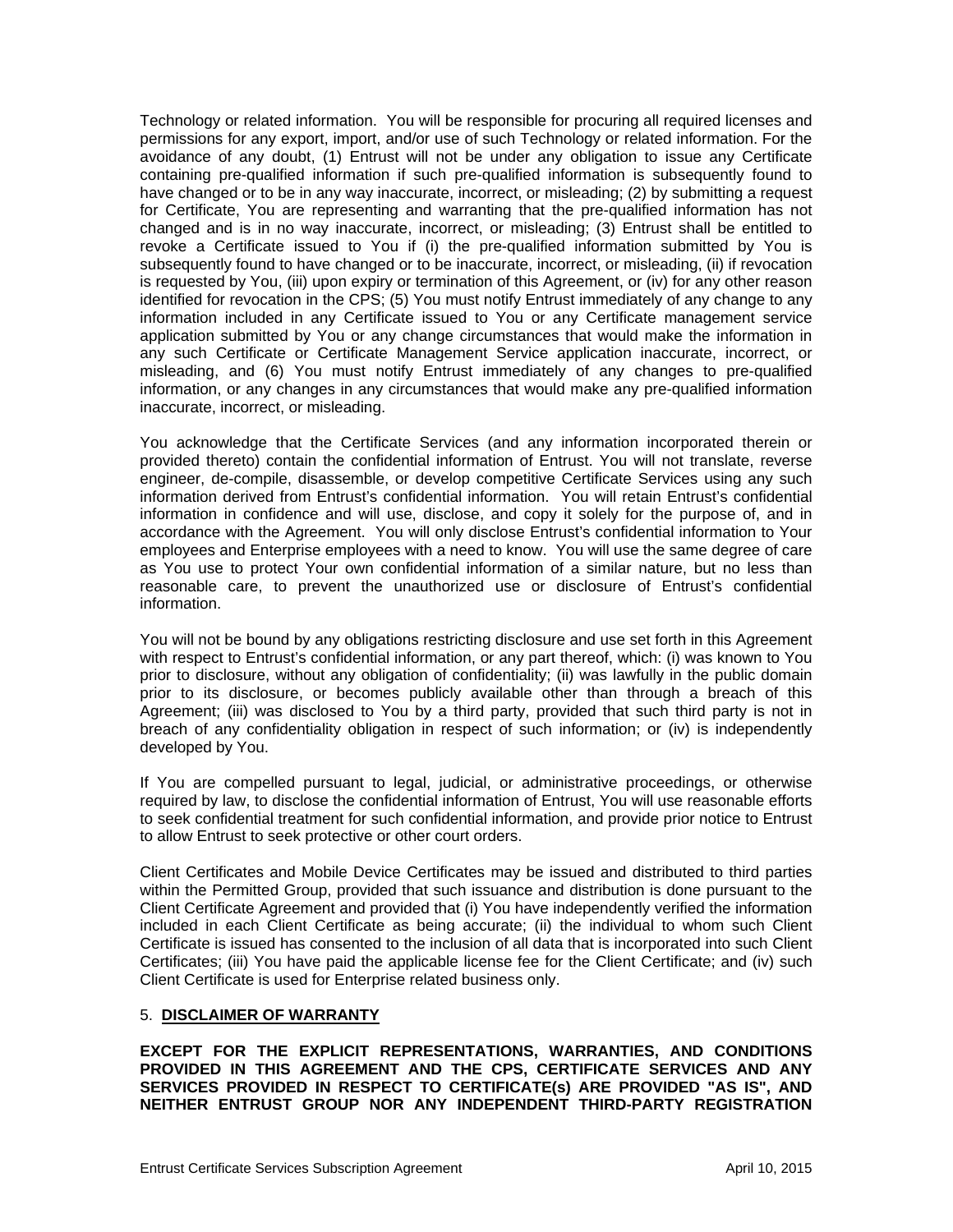**AUTHORITIES OPERATING UNDER THE ENTRUST CERTIFICATION AUTHORITIES, NOR ANY RESELLERS, CO-MARKETERS, OR ANY SUBCONTRACTORS, DISTRIBUTORS, AGENTS, SUPPLIERS, EMPLOYEES, OR DIRECTORS OF ANY OF THE FOREGOING MAKE ANY REPRESENTATIONS OR GIVE ANY WARRANTIES, OR CONDITIONS, WHETHER EXPRESS, IMPLIED, STATUTORY, BY USAGE OF TRADE, OR OTHERWISE, AND ENTRUST GROUP, ALL INDEPENDENT THIRD-PARTY REGISTRATION AUTHORITIES OPERATING UNDER THE ENTRUST CERTIFICATION AUTHORITIES, ALL RESELLERS OR CO-MARKETERS, AND ANY SUBCONTRACTORS, DISTRIBUTORS, AGENTS, SUPPLIERS, EMPLOYEES, OR DIRECTORS OF ANY OF THE FOREGOING SPECIFICALLY DISCLAIM ANY AND ALL REPRESENTATIONS, WARRANTIES, AND CONDITIONS OF MERCHANTABILITY, NON-INFRINGEMENT, TITLE, SATISFACTORY QUALITY, OR FITNESS FOR A PARTICULAR PURPOSE. EXCEPT FOR THE EXPLICIT REPRESENTATIONS, WARRANTIES AND CONDITIONS CONTAINED IN THIS AGREEMENT AND IN THE CPS, THE ENTIRE RISK OF THE USE OF ANY CERTIFICATE SERVICES OR ANY SERVICES PROVIDED IN RESPECT CERTIFICATE SERVICES OR THE VALIDATION OF DIGITAL SIGNATURES WILL BE BORNE SOLELY BY YOU.**

#### 6. **LIMITATION OF LIABILITY**

**IN NO EVENT WILL THE TOTAL CUMULATIVE LIABILITY OF ENTRUST GROUP, ANY INDEPENDENT THIRD-PARTY REGISTRATION AUTHORITY OPERATING UNDER AN ENTRUST CERTIFICATION AUTHORITY, ANY RESELLERS, OR CO-MARKETERS, OR ANY SUBCONTRACTORS, DISTRIBUTORS, AGENTS, SUPPLIERS, EMPLOYEES, OR DIRECTORS OF ANY OF THE FOREGOING TO ANY SUBSCRIBER, RELYING PARTY OR ANY OTHER PERSON, ENTITY, OR ORGANIZATION ARISING OUT OF OR RELATING TO ANY CERTIFICATES, CERTIFICATE SERVICES OR ANY SERVICES OR SOFTWARE PROVIDED IN RESPECT TO CERTIFICATE SERVICES, INCLUDING ANY USE OR RELIANCE ON ANY CERTIFICATE SERVICES, EXCEED THE GREATER OF (1) ONE THOUSAND UNITED STATES DOLLARS (\$1,000.00 U.S.); AND (2) TWO TIMES THE FEES PAID BY YOU TO ENTRUST UNDER THIS AGREEMENT DURING THE TWELVE MONTHS PRIOR TO THE INITIATION OF THE CLAIM TO A MAXIMUM OF ONE HUNDRED THOUSAND DOLLARS (\$100,000) (SUCH GREATER NUMBER REFERRED TO AS THE "CUMULATIVE DAMAGE CAP"). THE FOREGOING LIMITATIONS WILL APPLY TO ANY LIABILITY WHETHER BASED IN CONTRACT (INCLUDING FUNDAMENTAL BREACH), TORT (INCLUDING NEGLIGENCE), LEGISLATION OR ANY OTHER THEORY OF LIABILITY, INCLUDING ANY DIRECT, INDIRECT, SPECIAL, STATUTORY, PUNITIVE, EXEMPLARY, CONSEQUENTIAL, RELIANCE, OR INCIDENTAL DAMAGES.** 

**IN NO EVENT WILL ENTRUST GROUP OR ANY INDEPENDENT THIRD-PARTY REGISTRATION AUTHORITY OPERATING UNDER AN ENTRUST CERTIFICATION AUTHORITY, OR ANY RESELLERS, CO-MARKETERS, OR ANY SUBCONTRACTORS, DISTRIBUTORS, AGENTS, SUPPLIERS, EMPLOYEES, OR DIRECTORS OF ANY OF THE FOREGOING BE LIABLE FOR ANY INCIDENTAL, SPECIAL, STATUTORY, PUNITIVE, EXEMPLARY, INDIRECT, RELIANCE, OR CONSEQUENTIAL DAMAGES (INCLUDING, WITHOUT LIMITATION, DAMAGES FOR LOSS OF BUSINESS, LOSS OF BUSINESS OPPORTUNITIES, LOSS OF GOODWILL, LOSS OF PROFITS, BUSINESS INTERRUPTION, LOSS OF DATA, LOST SAVINGS OR OTHER SIMILAR PECUNIARY LOSS) WHETHER ARISING FROM CONTRACT (INCLUDING FUNDAMENTAL BREACH), TORT (INCLUDING NEGLIGENCE), LEGISLATION OR ANY OTHER THEORY OF LIABILITY.** 

**THE FOREGOING LIMITATIONS WILL APPLY NOTWITHSTANDING THE FAILURE OF ESSENTIAL PURPOSE OF ANY LIMITED REMEDY STATED HEREIN AND EVEN IF ENTRUST GROUP OR ANY INDEPENDENT THIRD-PARTY REGISTRATION AUTHORITY OPERATING UNDER AN ENTRUST CERTIFICATION AUTHORITY, OR ANY RESELLERS, CO-MARKETERS, OR ANY SUBCONTRACTORS, DISTRIBUTORS, AGENTS, SUPPLIERS,**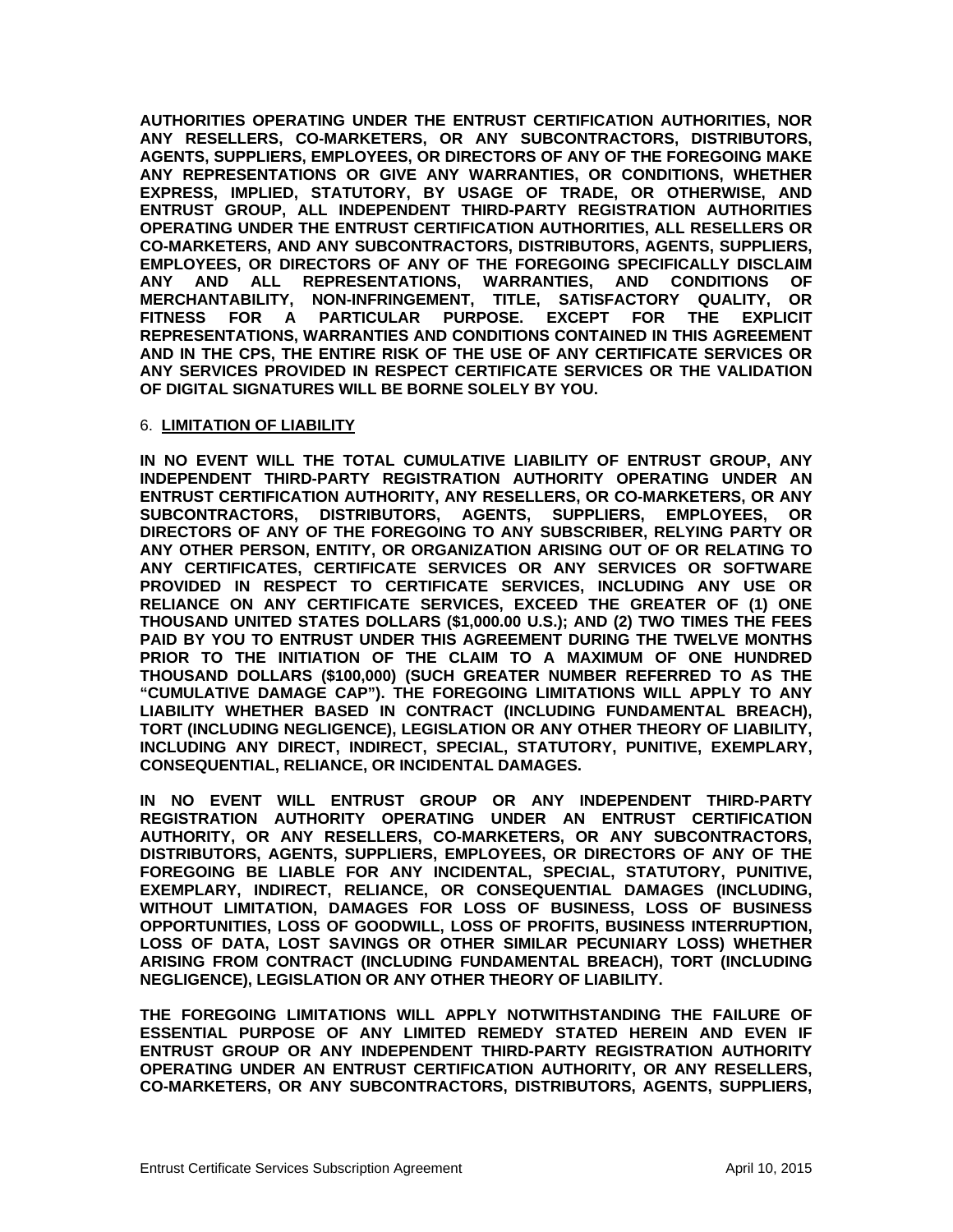**EMPLOYEES, OR DIRECTORS OF ANY OF THE FOREGOING HAVE BEEN ADVISED OF THE POSSIBILITY OF THOSE DAMAGES.** 

**SOME JURISDICTIONS DO NOT ALLOW THE EXCLUSION OR LIMITATION OF LIABILITY FOR CONSEQUENTIAL OR INCIDENTAL DAMAGES, SO THESE LIMITATIONS SET FORTH ABOVE MAY NOT APPLY TO CERTAIN SUBSCRIBERS, RELYING PARTIES, OR OTHER PERSONS, ENTITIES, OR ORGANIZATIONS. THE DISCLAIMERS OF REPRESENTATIONS, WARRANTIES, AND CONDITIONS AND THE LIMITATIONS OF LIABILITY IN THIS AGREEMEMT CONSTITUTE AN ESSENTIAL PART OF THIS AGREEMENT. ALL SUBSCRIBERS, RELYING PARTIES, AND OTHER PERSONS, ENTITIES, AND ORGANIZATIONS ACKNOWLEDGE THAT BUT FOR THESE DISCLAIMERS OF REPRESENTATIONS, WARRANTIES, AND CONDITIONS AND LIMITATIONS OF LIABILITY, ENTRUST WOULD NOT ISSUE CERTIFICATE(S) TO SUBSCRIBERS AND NEITHER ENTRUST NOR ANY ANY INDEPENDENT THIRD-PARTY REGISTRATION AUTHORITIES OPERATING UNDER AN ENTRUST CERTIFICATION AUTHORITY, NOR ANY RESELLERS, CO-MARKETERS, OR ANY SUBCONTRACTORS, DISTRIBUTORS, AGENTS, SUPPLIERS, EMPLOYEES, OR DIRECTORS OF ANY OF THE FOREGOING WOULD PROVIDE SERVICES IN RESPECT TO CERTIFICATE SERVICES AND THAT THESE PROVISIONS PROVIDE FOR A REASONABLE ALLOCATION OF RISK.** 

# 7. **Term**

This Agreement will continue for the Subscription Term, however, it will terminate if You, Your Affiliates, or Your Agents fail to comply with any of the material terms or conditions of this Agreement (including for the avoidance of any doubt, the CPS and in the case of EV SSL Certificates, the EV Guidelines). Entrust may also terminate this Agreement in its discretion with notice to You in order to comply with any third party licensing or other contractual or legal obligation to which Entrust is subject. This Agreement will terminate upon expiration of the Subscription Term or revocation by Entrust of all Certificates issued hereunder if such revocation occurs prior to the end of the Subscription Term. You must, upon such expiration cease all use of Your Certificate Services and remove any Certificates issued under this Agreement from the devices and/or software in which it has been installed. The provisions entitled Representations, Warranties And Additional Obligations, Disclaimer of Warranties, Limitation of Liability, Term, Severability, Audit Right, Third Party Beneficiaries, Entire Agreement, and those provisions of the CPS that are designated as surviving termination will continue in force even after any termination or expiration of this Agreement. All payment obligations will survive termination.

#### 8. **Severability**

Whenever possible, each provision of this Agreement, the CPS, any other agreements will be interpreted in such manner as to be effective and valid under applicable law. If the application of any provision of this Agreement, the CPS, any other agreements or any portion thereof to any particular facts or circumstances will be held to be invalid or unenforceable by an arbitrator or court of competent jurisdiction, then (i) the validity and enforceability of such provision as applied to any other particular facts or circumstances and the validity of other provisions of this Agreement, the CPS, or any other agreements will not in any way be affected or impaired thereby, and (ii) such provision will be enforced to the maximum extent possible so as to effect its intent and it will be reformed without further action to the extent necessary to make such provision valid and enforceable.

**FOR GREATER CERTAINTY, IT IS EXPRESSLY UNDERSTOOD AND AGREED THAT EVERY PROVISION OF THIS AGREEMENT, THE CPS, AND ANY OTHER AGREEMENTS THAT DEALS WITH (I) LIMITATION OF LIABILITY OR DAMAGES, (II) DISCLAIMERS OF REPRESENTATIONS, WARRANTIES, CONDITIONS, OR LIABILITIES, OR (III) INDEMNIFICATION, IS EXPRESSLY INTENDED TO BE SEVERABLE FROM ANY OTHER**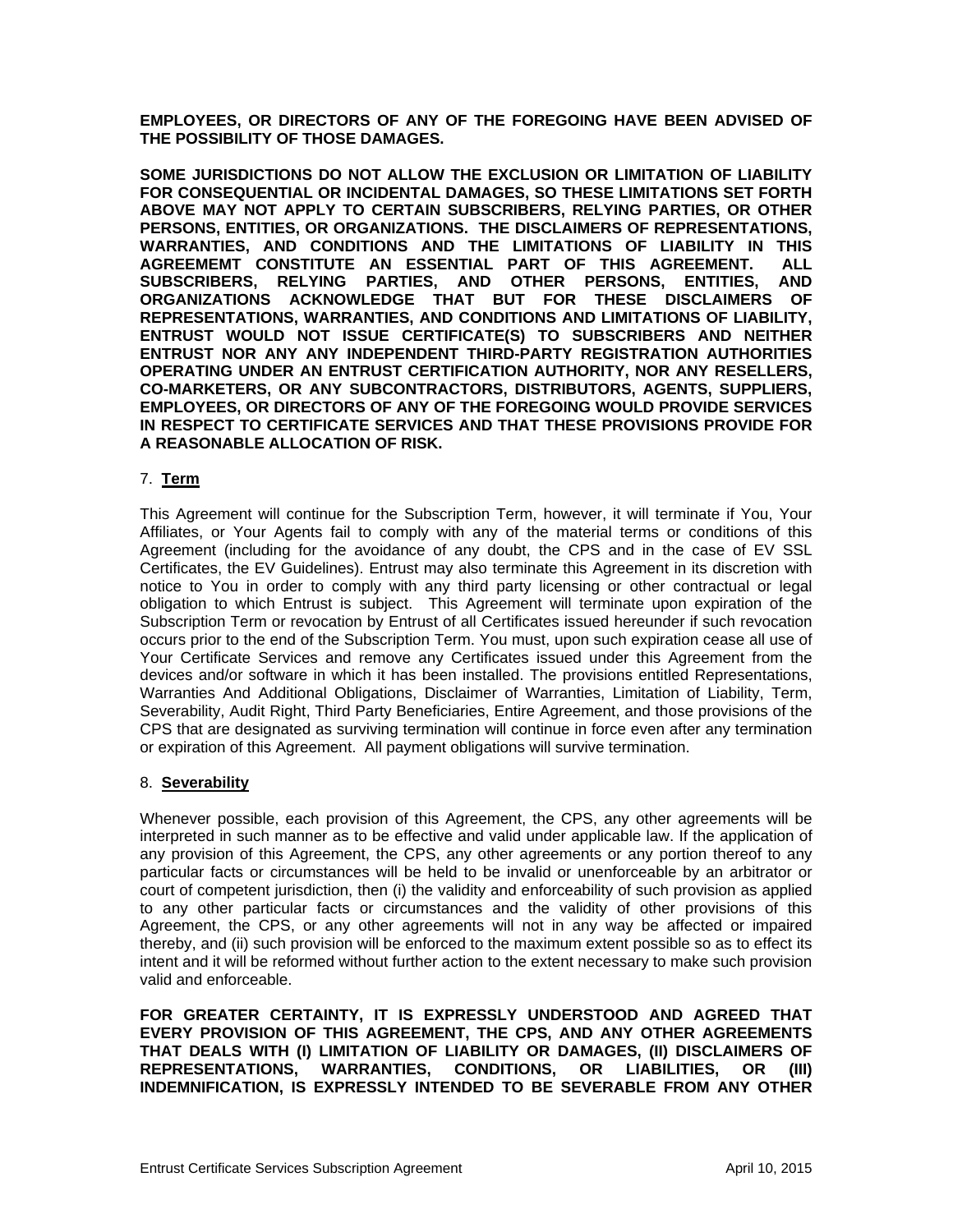#### **PROVISIONS OF THIS AGREEMENT, THE CPS, AND ANY OTHER AGREEMENTS AND WILL BE SO INTERPRETED AND ENFORCED.**

#### 9. **Third Party Databases and D-U-N-S® Number**

In performing limited verification Entrust (or a subcontractor acting on behalf of Entrust (a "Subcontractor")) may determine whether the organizational identity, address, and domain name provided with Your Certificate Services Application are consistent with information contained in third-party databases (the "Databases"), which may include the Dun & Bradstreet Inc. ("D&B") database. Entrust or a Subcontractor may perform an investigation which may attempt to confirm Your business name, street address, mailing address, telephone number, line of business, year started, number of employees, CEO, telephone number and Your business existence. You may be assigned a D-U-N-S® Number if Entrust or its Subcontractor is able to procure independent confirmation that Your business exists at the address included in Your Certificate Services Application. You acknowledge that some of the information submitted to obtain Certificate Services and/or a D-U-N-S® Number may become included in the Databases. This information will only include: business name, street address, mailing address, telephone number (outside source), line of business, year started, number of employees, CEO, telephone number and Your business existence. You acknowledge that the foregoing information as contained in the Databases may be licensed by Entrust or its Subcontractor to third parties who may offer You business products and services.

#### 10. **Use of the Entrust Secured Site-Sea**l

Subject to the terms and conditions of this Agreement, You may use Your Certificate Services with the Entrust Secured Site-Seal; provided, however that (i) Entrust delivers to You the Entrust Secured Site-Seal together with, or in conjunction with, Your Certificate Services; and (ii) **BY CLICKING THE "ACCEPT" ICON BELOW AND BY USING THE ENTRUST SECURED SITE-SEAL, YOU AGREE TO BE BOUND BY THE TERMS AND CONDITIONS OF THE ENTRUST SECURED SITE-SEAL LICENSE AGREEMENT SET FORTH AT** http://www.entrust.net/cps**.**

# 11. **Third Party Beneficiaries**

You expressly acknowledge that each Application Software Vendor and each member of the Entrust Group are express third party beneficiaries, and may enforce this Agreement and the CPS against Enterprise and rely on all terms of this Agreement and the CPS.

# 12. **Audit Right**

You shall keep reasonable records relating to (i) the number of copies of Certificates deployed by Enterprise; and (ii) the number of servers which make use of such Certificates. A chartered or certified public accountant selected by Entrust may, upon reasonable notice and during normal business hours, but no more often than once a year, inspect Your records to ensure that You are complying with Your obligations hereunder.

#### 13. **Entire Agreement**

This Agreement (including the CPS) shall constitute the entire agreement between the parties hereto in respect of the subject matter of this Agreement and all previous correspondence, understandings, proposals and other communications shall be completely superseded by the terms hereof. Any purchase order terms included or associated with any order will be of no force or effect except for the identification and quantity of the Certificate Services that are being subscribed for. Any software included in the order is distributed under the terms of the agreement that accompanies such software.

# **Exhibit A**